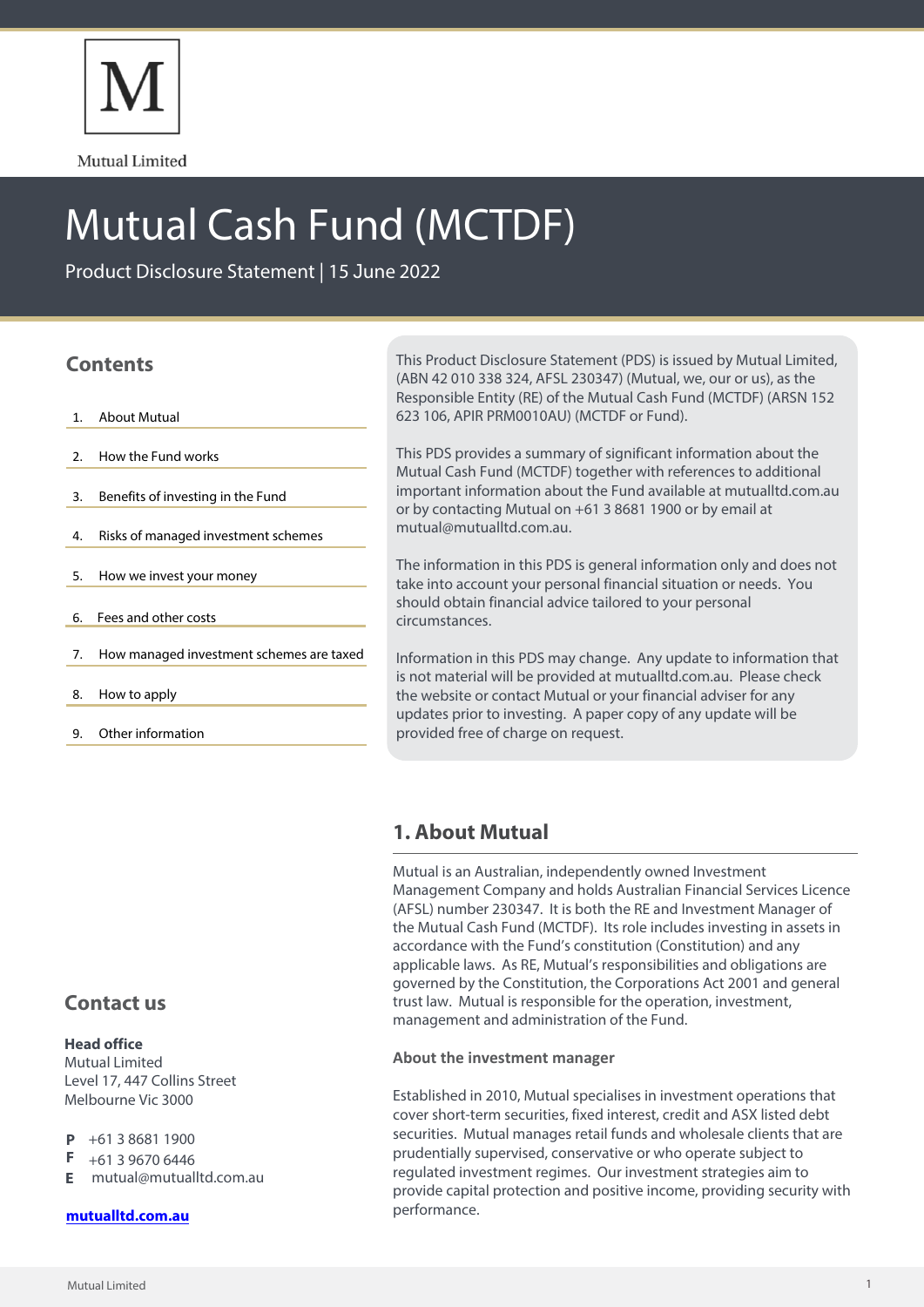# **2. How the Fund works**

The Fund is a managed investment scheme in which funds subscribed by individual investors are pooled to buy assets on behalf of all investors in the Fund. Assets are selected and managed by a professional investment management team (refer to [mutualltd.com.au\)](mutualltd.com.au).

The Fund is established under a Constitution which sets out your rights as well as the powers and responsibilities of Mutual. You can obtain a free copy of the Constitution by contacting us.

Investors are issued units which entitle them to a proportionate interest in the income and assets of the Fund. Investors do not have an entitlement to any particular asset of the Fund. The Fund's assets are valued in accordance with the Fund's Constitution based on market values. Unit prices will vary as the market value of the Fund's assets rise and fall.

A unit price is calculated each business day by dividing the Fund's net asset value (NAV) by the number of units on issue. An allowance for transaction costs incurred in buying and selling Fund assets may be added to or subtracted from the Fund's unit price to determine an application price and a withdrawal price. The difference between the application price and the withdrawal price is known as the buy/sell spread (see 'Fees and other costs' for more information).

When you invest in the Fund, you will be issued a number of units calculated by reference to the applicable unit application price.

When you withdraw from the Fund, your units will be withdrawn at the applicable unit withdrawal price.

The most recent unit prices are available at<mutualltd.com.au>

## **Making an investment in the Fund**

To invest in the Fund, complete the Mutual Cash [Fund \(MCTDF\) Application Form.](https://www.mutualltd.com.au/2019/wp-content/uploads/2022/06/Mutual-Limited-Mutual-Cash-MCTDF-Application-Form.pdf) See 'How to apply' for more information

clear before we issue units. Mutual reserves the right to reject The Fund may earn income such as interest as well as net Applications and additional applications can be made on any business day. However, for unit pricing purposes, any applications we receive after 3pm Melbourne time on a business day we will treat as though we received them on the following business day. You can make payment by EFT or cheque. Personal cheques should be made payable to: **Sandhurst Trustees Limited acf MCTDF**. Cheques must an application.

You can add to your investment at any time by submitting an [Additional Investment Form.](https://www.mutualltd.com.au/2019/wp-content/uploads/2022/06/Mutual-Limited-Mutual-Cash-MCTDF-Additional-Investment-Form.pdf) 

## **Investments and withdrawals**

You can make investments and withdrawals at any time based on the following requirements (which we may change at our discretion):

| Initial investment      | \$20,000 |
|-------------------------|----------|
| Additional investment   | \$5,000  |
| Withdrawals             | \$5,000  |
| Minimum account balance | \$20,000 |

Mutual is entitled to retain any interest earned on the application money before it is paid into the Fund.

#### **Making a withdrawal from the Fund**

You can withdraw all or part of your investment by submitting a [Withdrawal Form](https://www.mutualltd.com.au/2019/wp-content/uploads/2022/06/Mutual-Limited-Withdrawal-Form.pdf) and returning it to us via post, fax or e-mail.

We must receive withdrawal requests by 3pm Melbourne time for same-day processing. If we receive a withdrawal request after 3pm, we will treat it as being received on the following business day. We usually pay withdrawal proceeds directly to your nominated bank account within five business days of receiving a withdrawal request.

## **Restrictions on withdrawals**

In certain circumstances where we consider that accepting a withdrawal is not in the best interests of investors due to events outside our control, investors may not be able to withdraw their funds within the usual period or at all. We may suspend the withdrawal of units in the Fund for the duration of an event or circumstance. Our Constitution allows us to suspend withdrawals for a period of 30 days from the day on which units would have been withdrawn. In extreme circumstances, we can defer withdrawals for 12months.

#### **Changing your details, or investment**

To change your contact details, please complete the [Change](https://www.mutualltd.com.au/2019/wp-content/uploads/2022/06/Mutual-Limited-Change-of-Contact-Details-Form.pdf)  of [Contact](https://www.mutualltd.com.au/2019/wp-content/uploads/2022/06/Mutual-Limited-Change-of-Contact-Details-Form.pdf) Details Form. To change your bank account details, please complete the **Change of Bank Account Details** [Form.](https://www.mutualltd.com.au/2019/wp-content/uploads/2022/06/Mutual-Limited-Change-of-Bank-Account-Details-Form.pdf)

#### **Income distribution**

realised gains on the sale of underlying assets. Net income and realised gains generated by the Fund are distributed to investors quarterly usually within 5 business days (and in any event within 30 days) following the end of 31 March, 30 September, 31 December, 30 June. The Fund's unit price will reflect the distribution paid out to Unitholders in the Fund.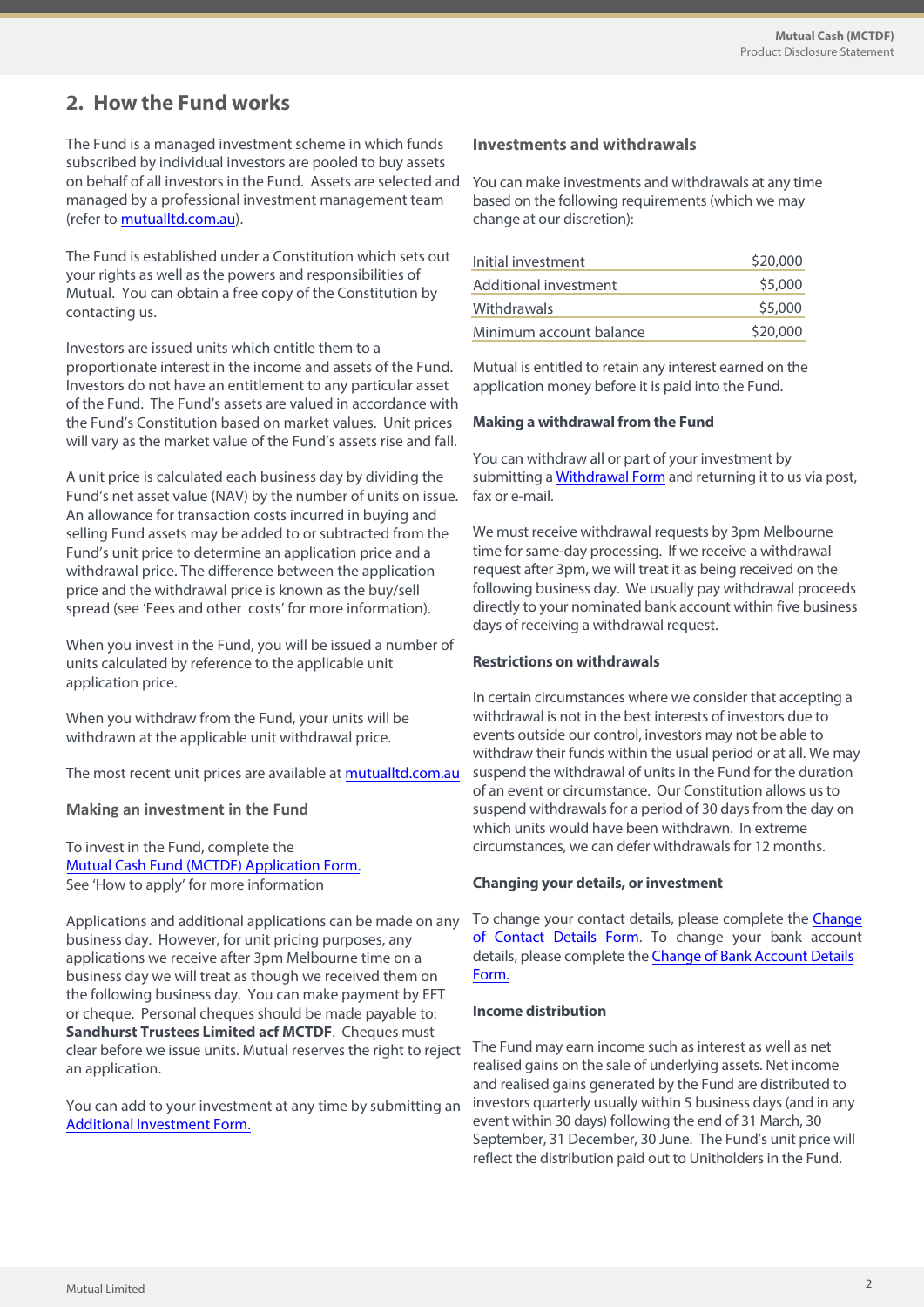## **2. How the Fund works** (continued)

The distribution amount will vary between distribution periods due to market conditions and investment performance, and is not guaranteed.

Distributions must be made to unitholders of the Fund prorata to the proportion of units each Unitholder holds in the Fund at the end of each quarter. Distributions are deposited directly into a nominated bank account or reinvested as additional units. If you do not make a nomination in the Application Form, we will automatically reinvest any distributions on your behalf into the Fund.

Units issued on reinvestment of a distribution are issued at the unit price at the start of business on the first business day of the new distribution period.

#### **Platform investors**

If you are investing through a master trust, wrap account or other investor-directed portfolio-type service (collectively referred to as a 'platform'), then it is important to understand that generally it is the platform that becomes the investor in the Fund, not you. It follows that the platform has the rights of an investor and we recognise it alone can exercise them. If you invest through a platform, you may also be subject to different conditions from those outlined in this PDS (such as procedures for making investments and withdrawals, cooling-off periods, cut-off times for transacting and additional fees and costs). Mutual is not responsible for the operation of any platform. If you invest through a platform, in addition to reading this PDS, you should check the documents and rules that apply to the platform service.

# **3. Benefits of investing in the Fund**

| <b>Security:</b> invests only in authorised investments.                                                                                             | Regular income: income is accrued daily and paid<br>quarterly at the end of March, June, September and |
|------------------------------------------------------------------------------------------------------------------------------------------------------|--------------------------------------------------------------------------------------------------------|
| <b>Diversification:</b> invests in a diversified range of issuers and<br>maturities.                                                                 | December.                                                                                              |
|                                                                                                                                                      | Access & Liquidity: highly liquid, redemptions are usually                                             |
| Regular income: income is accrued daily and paid quarterly at<br>the end of March, June, September and December.                                     | paid within 5 business days.                                                                           |
|                                                                                                                                                      | Professional Management: track record of a highly                                                      |
| Capital preservation: preserve capital through Mutual's<br>prudent risk management and cautious approach that<br>prioritises managing downside risk. | experienced investment management team specialising<br>in fixed income portfolios.                     |
|                                                                                                                                                      |                                                                                                        |

# **4. Risks of managed investment schemes**

All investments carry risk. Different strategies may carry different levels of risk, depending on the assets that make up the strategy. Assets with the highest long-term returns may also carry the highest level of short-term risk.

The significant risks of investing in the Fund are:

**Market risk:** economic, technological, political or legal conditions, and market sentiment, can, and do, change and this can impact the investments in those markets.

**Investment Manager risk:** the risk that Mutual fails to anticipate market movements, manage investments or execute the Fund's investment strategy effectively. Mutual aims to manage this risk by ensuring that its investment policies, procedures and Fund objectives are met and monitored at all times.

**Credit risk:** the risk of suffering a loss due to another party defaulting on its financial obligations. To mitigate this risk, the Fund only invests in deposits of ANZ, CBA, NAB and WBC.

**Interest rate risk:** The risk that arises with changes in market yields that change the value of interest rate investments. An increase in interest rates leads to a reduction in the value of a fixed interest investment and vice versa. This risk is usually greater for fixed interest investments that have longer maturities.

**Liquidity risk:** the risk that securities that are not actively traded may not be readily converted to cash without some loss of capital. It is only applicable if a substantial number of Unitholders seek to redeem simultaneously.

**Regulatory risk:** all investments carry the risk that their value may be affected by changes in laws, particularly taxation laws.

**Investment Selection risk:** the risk that specific investments chosen for the Fund will not perform as well as others. Some factors that may affect the value of a security are investor sentiment, government policy, global events and management changes. The Fund's typical portfolio holdings of multiple securities represent high diversification.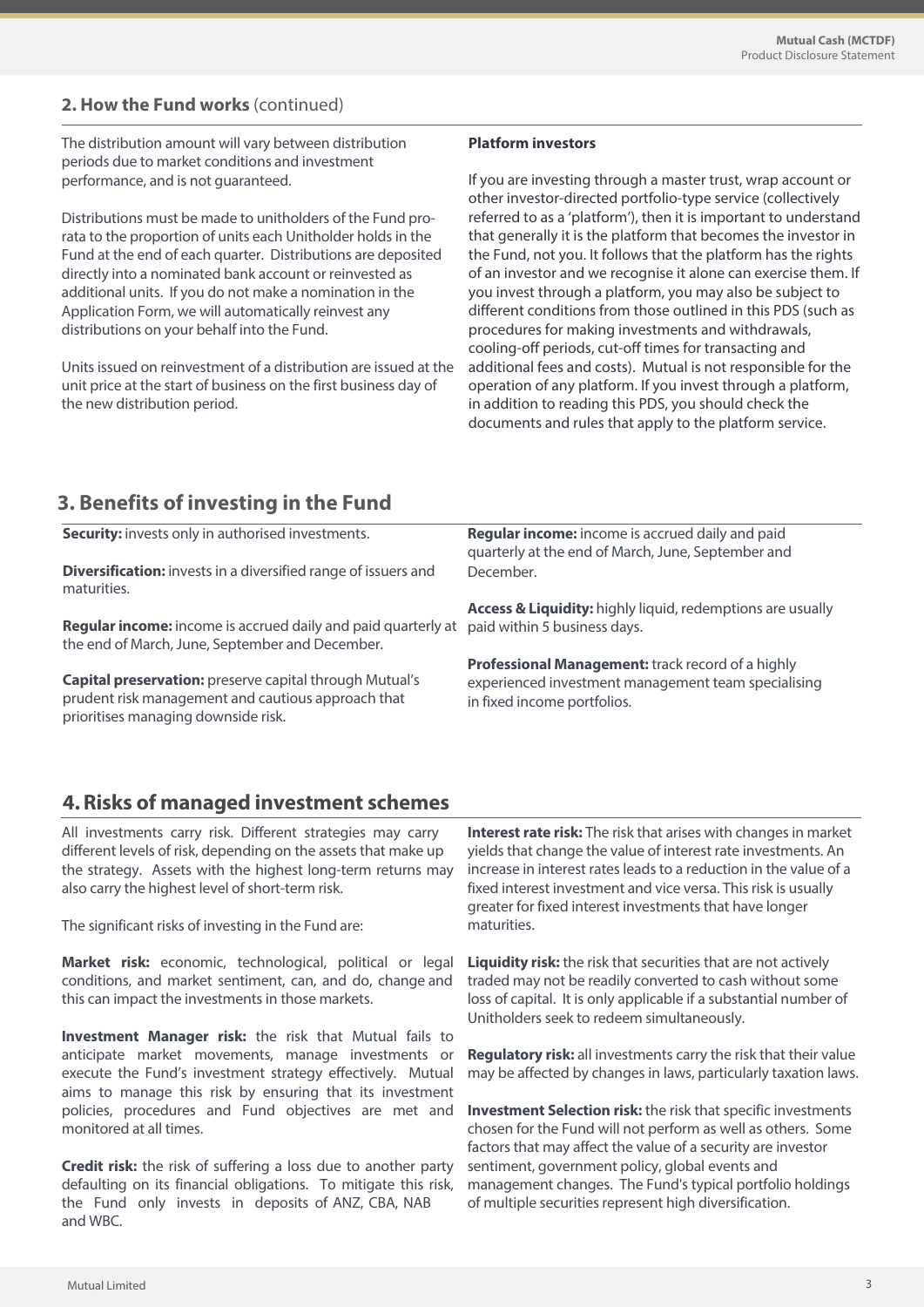## **4. Risks of managed investment schemes** (continued)

**General risk:** it is important that you carefully consider the risks of investing in the Fund and that you understand:

- the level of returns will vary and future returns may differ from past returns,
- returns are not guaranteed and you may lose some, or all, of your capital,
- laws affecting registered managed investment schemes may change in the future,
- and the level of risk for each investor will vary depending on a range of factors including: ◦ age
	- investment time frames
	- where other parts of your wealth is invested, and
	- your risk tolerance.

# **5. How we invest your money**

The Fund offers one investment option. The following information provides an overview of the Fund's return objective and investment strategy in respect of that option. You should consider the likely investment return and risk of the Fund and your investment time frame when deciding whether to invest in the Fund. The investment option will not change during the life of this PDS.

| Description                                                                                     | Mutual Cash actively manages a<br>portfolio of deposits offered by<br>ANZ, CBA, NAB and WBC.                                                                                                                                                                                                               | Strategic asset<br>allocation         | The authorised investments of the Fund<br>are:                                                                                                                                                                                                                                                                               |                      |                      |                              |
|-------------------------------------------------------------------------------------------------|------------------------------------------------------------------------------------------------------------------------------------------------------------------------------------------------------------------------------------------------------------------------------------------------------------|---------------------------------------|------------------------------------------------------------------------------------------------------------------------------------------------------------------------------------------------------------------------------------------------------------------------------------------------------------------------------|----------------------|----------------------|------------------------------|
|                                                                                                 |                                                                                                                                                                                                                                                                                                            |                                       | <b>Investments</b>                                                                                                                                                                                                                                                                                                           |                      | Min Max              | Target%                      |
| Investment<br>objective                                                                         | The Fund aims to achieve superior<br>outcomes across two investment<br>objectives:<br>1. Greater income than the Bloomberg<br>Ausbond Bank Bill Index (after fees)<br>quarterly<br>2. Greater total return than the<br>Bloomberg Ausbond Bank Bill Index<br>(after fees) over a rolling 12-month<br>period |                                       | Cash<br><b>Term Deposits</b><br>NCDs <sup>1</sup><br>100% exposure to deposits issued by<br>$\bullet$<br>ANZ, CBA, NAB and WBC<br>100% Investment grade exposure<br>Maximum 60% individual exposure<br>to ANZ, CBA, NAB or WBC<br>No Leverage<br>٠<br>No Derivatives<br>Maximum underlying deposit term<br>tenor is 370 days | $0\%$<br>0%<br>$0\%$ | 100%<br>100%<br>100% | 0%<br>$0 - 80%$<br>$0 - 25%$ |
| <b>Benchmark</b>                                                                                | Bloomberg AusBond Bank Bill Index                                                                                                                                                                                                                                                                          | <b>Risk level</b>                     | The Fund is considered a low to medium                                                                                                                                                                                                                                                                                       |                      |                      |                              |
| Investment<br>strategy                                                                          | Mutual's investment process is based on<br>using bottom-up fundamental analysis to<br>determine the relative value and<br>appropriateness of the various Australian<br>bank bonds available within the market.                                                                                             |                                       | risk investment. The Fund aims to<br>outperform the Bloomberg AusBond<br>Bank Bill Index, with less risk over the<br>longer term. See 'Risks of managed<br>investment schemes' for more<br>information.                                                                                                                      |                      |                      |                              |
|                                                                                                 | The cornerstone of Mutual's investment<br>philosophy is security with performance.<br>The team's research process places its<br>emphasis on mitigating downside risks by<br>attempting to provide investors with a<br>high level of capital preservation and                                               | Other<br>investment<br>considerations | Labour standards and environmental,<br>social and ethical information are<br>considered in investment decisions for<br>the Fund. Mutual's policy is outlined on<br>our website.                                                                                                                                              |                      |                      |                              |
| outperforming the Bloomberg Index,<br>while generating excess net cash returns<br>to investors. |                                                                                                                                                                                                                                                                                                            | Other<br>information                  | For up-to-date information about the<br>Fund's investment strategy, performance<br>and unit prices, please visit our website.                                                                                                                                                                                                |                      |                      |                              |
| Investment<br>time frame                                                                        | Greater than 5 days. This is a guide<br>only, not a recommendation.                                                                                                                                                                                                                                        |                                       |                                                                                                                                                                                                                                                                                                                              |                      |                      |                              |

<sup>1</sup> NCDs are negotiable certificates of deposits guaranteed by the issuing bank<br>(ANZ, CBA, NAB or WBC) that are tradable investments.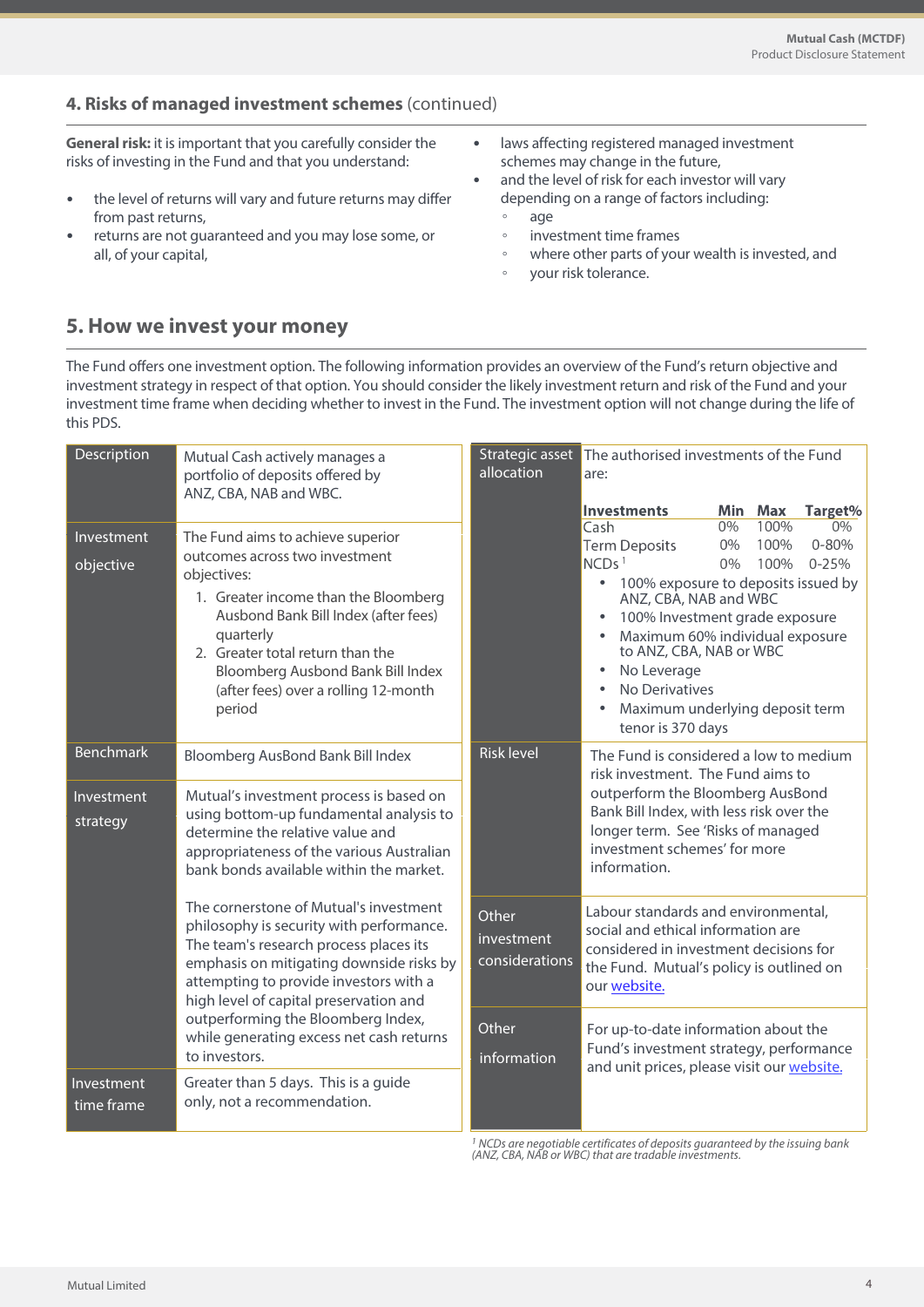## **6. Fees and other costs**

## **Did you know?**

**Small differences in both investment performance and fees and costs can have a substantial impact on your longterm returns. For example, total annual fees and costs of 2% of your Fund balance rather than 1% could reduce your final return by up to 20% over a 30-year period (for example, reduce it from \$100,000 to \$80,000).**

**You should consider whether features such as superior investment performance or the provision of better services justify higher fees and costs.**

**You may be able to negotiate to pay lower contribution fees and management costs where applicable. Ask the Fund or your financial adviser.**

## **To find out more**

**If you would like to find out more, or see the impact of the fees based on your own circumstances, the Australian Securities and Investments Commission (ASIC) website www.moneysmart.gov.au has a managed funds fee calculator to help you check out different fee options.**

The following table shows the fees and other costs you may be charged. These fees and costs may be deducted directly from your money, from the returns on your investment or from the Fund's assets as a whole. Tax laws are set out in Section 7 of this PDS. You should read all the information about fees and costs as it is important to understand their impact on your investment.

| Type of fee or cost                              | <b>Amount</b> | How and when paid                                                                 |  |  |
|--------------------------------------------------|---------------|-----------------------------------------------------------------------------------|--|--|
| Fees when your money moves in or out of the Fund |               |                                                                                   |  |  |
| Establishment fee                                | Nil           | Not applicable                                                                    |  |  |
| Contribution fee                                 | <b>Nil</b>    | Not applicable                                                                    |  |  |
| Withdrawal fee                                   | Nil           | Not applicable                                                                    |  |  |
| Termination fee                                  | <b>Nil</b>    | Not applicable                                                                    |  |  |
| Management costs                                 | $0.25\%$ p.a. | Calculated daily as a percentage of the Fund NAV,<br>payable quarterly in arrears |  |  |

## **Additional information on fees**

| Management costs <sup>2</sup>               |                                                                                                              |  |
|---------------------------------------------|--------------------------------------------------------------------------------------------------------------|--|
| Fees and costs for managing your investment |                                                                                                              |  |
| Management fee                              | 0.25% p.a. (this includes GST and is net of reduced input tax credits) of the Net Asset<br>Value of the Fund |  |
| Performance fee                             | <b>Nil</b>                                                                                                   |  |
| Indirect costs <sup>3</sup>                 | Estimated to be 0.00% p.a. of the Net Asset Value of the Fund                                                |  |

<sup>2</sup>Management costs do not include the Fund's transactional and operational costs recovered via the buy/sell spread. See Transactional costs

and buy/sell spread' on page 6

<sup>3</sup>The estimate of Indirect costs is based on the Indirect costs incurred for the 12 months to 30 June 2021, as a percentage of the average net asset value of

the Fund during that period.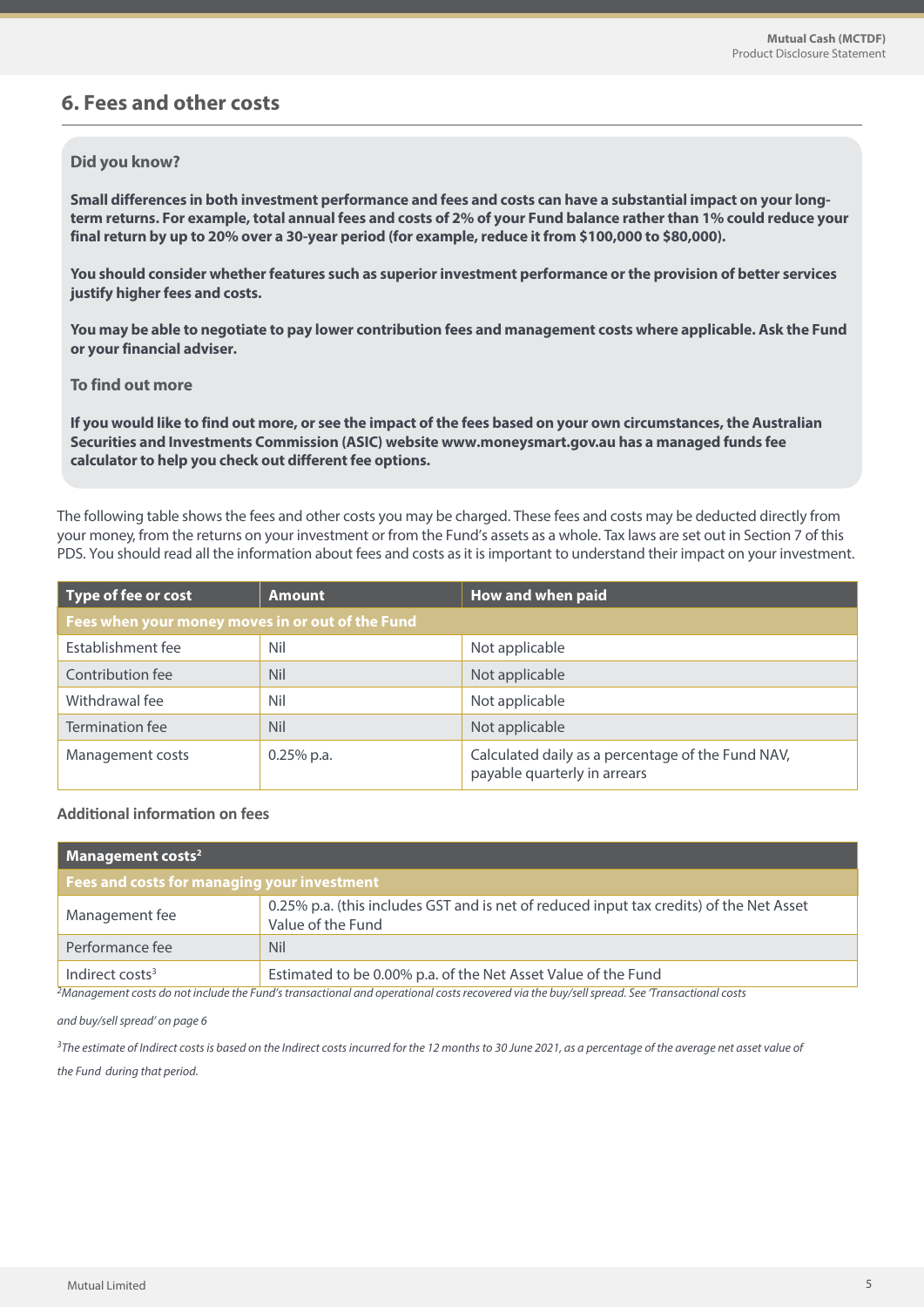## **6. Fees and other costs (continued)**

#### **Management fee**

This is the fee we charge for managing the investments, overseeing the Fund's operations and providing access to the Fund. The management fee is calculated daily as a percentage of the NAV of the Fund and payable quarterly in arrears. The fee is 0.25% p.a. (inclusive of GST and net of reduced input tax credits) or \$250.00 including GST and net of reduced input tax credits annually for a \$100,000 investment.

The Fund's Constitution allows us to be reimbursed for properly incurred expenses paid on behalf of investors. These include custodian, audit, printing, postage and regulatory expenses. The fee includes an estimate of the out-of-pocket expenses that Mutual is entitled to recover and is calculated daily. These expenses are paid as they fall due. Mutual estimates that these fees should not exceed 0.08% p.a. gross asset value or \$80 annually for a \$100,000 investment. Under the current conditions, Mutual absorbs these costs as part of the existing management fees.

#### **Normal operating expenses**

We currently pay the normal operating expenses of the Fund from our management fee and do not recover these from the Fund.

#### **Abnormal expenses**

In circumstances where abnormal expense events occur, we may decide not to recover these abnormal expenses from the Fund. If reimbursement is required, investors will be notified.

## **Transactional costs and buy/sell spread**

The buy/sell spread is a type of transactional cost that may include brokerage, transaction costs, stamp duty and other government taxes or charges. The purpose of the buy/sell spread is to ensure only those investors transacting in the units at a particular time bear the Fund's costs of buying and selling the Fund's assets as a consequence of their transaction.

The buy/sell spread for the Fund is stated as a percentage of the NAV of the Fund and is the difference between the application price and the withdrawal price. It reflects an estimate of the transaction costs expected to be incurred in buying and selling the Fund's assets as a result of investments and withdrawals made by investors. This estimate may take into account factors such as, but not limited to, historical transaction costs and anticipated levels of investments and withdrawals.

We currently do not apply a buy/sell spread to the Fund. However, in the future we may apply a buy/sell spread. In those circumstances, we will notify investors of any changes on our website.

## **Fee changes**

Fees and costs can change at any time in accordance with the Fund's Constitution. If fees and charges payable to the RE increase, the RE will give investors not less than 30 days notice before the change occurs.

Other costs such as the buy/sell spread may change at any time without prior notice to you. Expense recoveries may be different to those estimated in this PDS. In those circumstances, we will notify investors of any changes on our website.

## **Performance Fees**

The Constitution allows for performance fees to be charged to the Fund, but this option has not been activated in the past and is not expected to be activated in the future. If it is activated, investors will be given 30 days' notice of the change.

## **Deferred Fees**

Under the Constitution we may waive or defer part or all of our fees for a financial year and claim them over subsequent years.

## **Other fee information**

If you pay by cheque or electronic funds transfer ("EFT") and there are insufficient cleared funds in your account, your bank may charge us a fee. By signing the application form, you authorise us to recover these fees from your investment.

## **Fee calculators**

ASIC provides a fee calculator on its MoneySmart website (moneysmart.com.au) which can be used to calculate the effect of fees and costs on your investment in the Fund.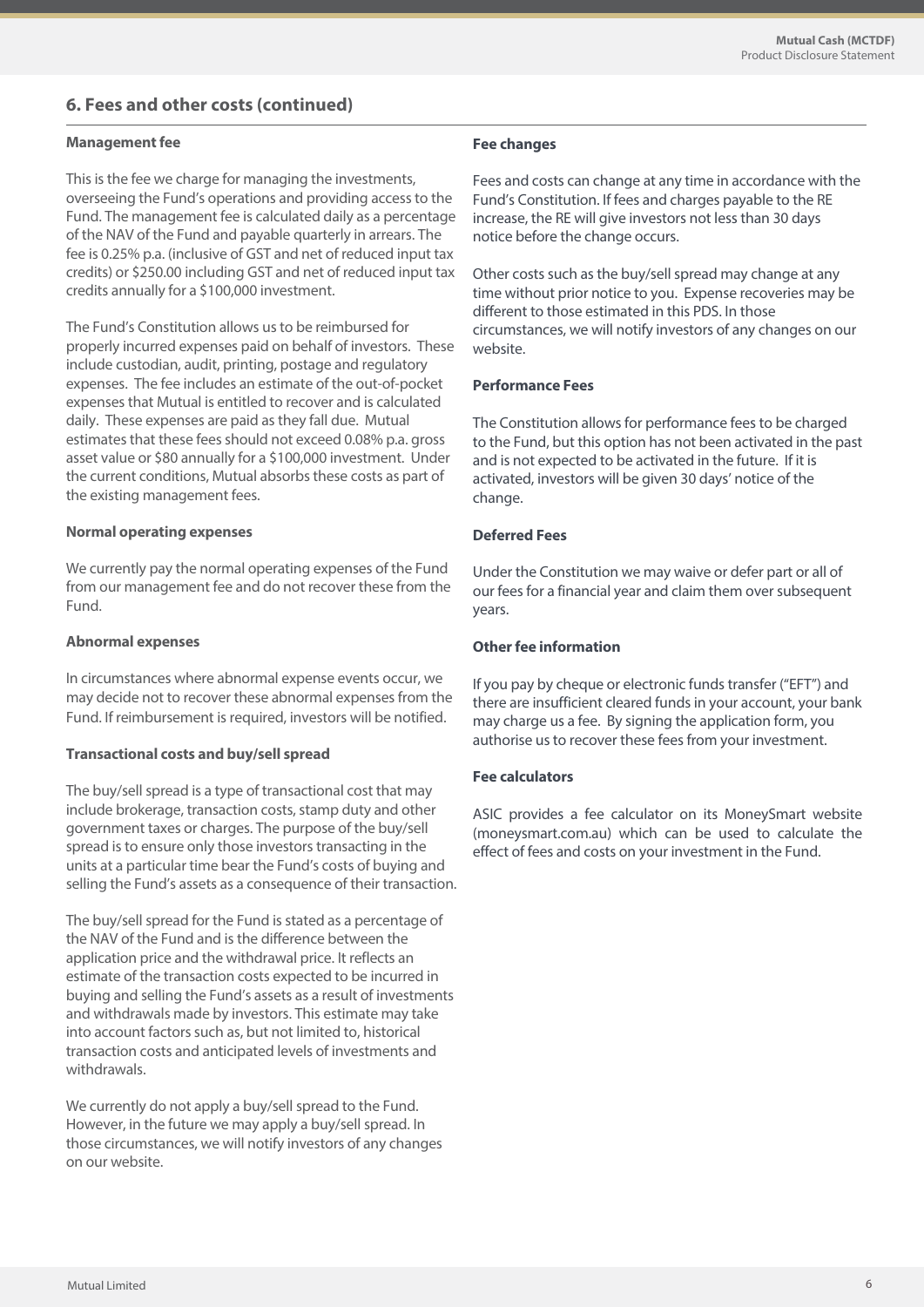## **6. Fees and other costs (continued)**

## **Example of annual fees and costs**

This table gives an example of how the fees and costs of the Fund can affect your investment over a one-year period. You should use this table to compare this product with other managed investment products.

| <b>Example</b>                | <b>Amount</b>                                    | Balance of \$50,000 with a contribution of \$5,000 during the year                                                                                                                 |
|-------------------------------|--------------------------------------------------|------------------------------------------------------------------------------------------------------------------------------------------------------------------------------------|
| Contribution fee              | Nil                                              | For every additional \$5,000 you put in, you will be charged \$0                                                                                                                   |
| <b>PLUS</b><br>Management fee | $0.25\%$ p.a. of Net<br>Asset Value <sup>4</sup> | And, for every \$50,000 you have in the Fund you will be charged \$125.00<br>each year                                                                                             |
| <b>EQUALS</b><br>Cost of Fund |                                                  | If you had an investment of \$50,000 at the beginning of the year and put in an<br>additional \$5,000 during that year, you would be charged fees of from: \$125.00<br>to \$137.50 |
|                               |                                                  | What it costs you will depend on the investment option you choose<br>and the fees you negotiate.                                                                                   |

<sup>4</sup>Additional fees and costs may apply. Please see 'Transactional costs and buy/sell spread' on page 6. Note that Government fees, duties and bank charges may also apply to investments and withdrawals.

# **7. How managed investment schemes are taxed**

**Warning: Investing in a Managed Investment Scheme is likely to have tax consequences and we strongly advise that you seek professional tax advice before investing in the Fund.**

The Fund is a Managed Investment Trust (MIT). It is intended that all determined trust components (i.e. assessable income, exempt income and non-assessable non- exempt income) will be attributed to members each year so that the Fund itself is not subject to tax. The Fund does not pay tax on behalf of investors. As an investor you will be assessed for tax on your share of the Fund's taxable income, including any net capital gains. The amount attributed to an investor will be disclosed on a statement that will be issued following the end of the financial year.

In summary, when investing in the Fund, investors should note:

• managed investments schemes do not pay tax on behalf of investors.

- net income and realised net capital gains generated by the Fund are typically fully distributed to investors who are in turn assessed for tax on their share of the distribution based on their individual circumstances.
- investors may be liable for tax on capital gains realised on the sale of units in the Fund, either by withdrawal, switch or transfer.

This is only a brief summary of the taxation information which is general in nature and only relates to Australian residents. It does not constitute personal advice. You should consult your own advisers for your particular circumstances.

# **8. How to apply**

## **Application process**

To make your investment, complete th[e Mutual Cash](https://www.mutualltd.com.au/2019/wp-content/uploads/2022/06/Mutual-Limited-Mutual-Cash-MCTDF-Application-Form.pdf)  (MCTDF) [Application Form, av](https://www.mutualltd.com.au/2019/wp-content/uploads/2022/06/Mutual-Limited-Mutual-Cash-MCTDF-Application-Form.pdf)ailable at [www.mutualltd.com.au](mutualltd.com.au) [a](https://www.mutualltd.com.au/funds/#MIF)nd send your application money in accordance with the instructions on the form.

As part of the application process, we are required by law to verify your identity before accepting your application. We are unable to process incomplete applications. If we do not receive all of the information and documents required (AML/

CTF information essential<sup>5</sup>), we will hold your investment amount until we have received all information.

By applying for units, you agree to be bound by the terms of the Fund Constitution and the PDS, both as amended from time to time, while you hold units in the Fund.

<sup>5</sup>The AML/CTF Laws refer to the obligations arising under the Anti-Money Laundering & Counter Terrorism Financing Act 2006 (Cth).